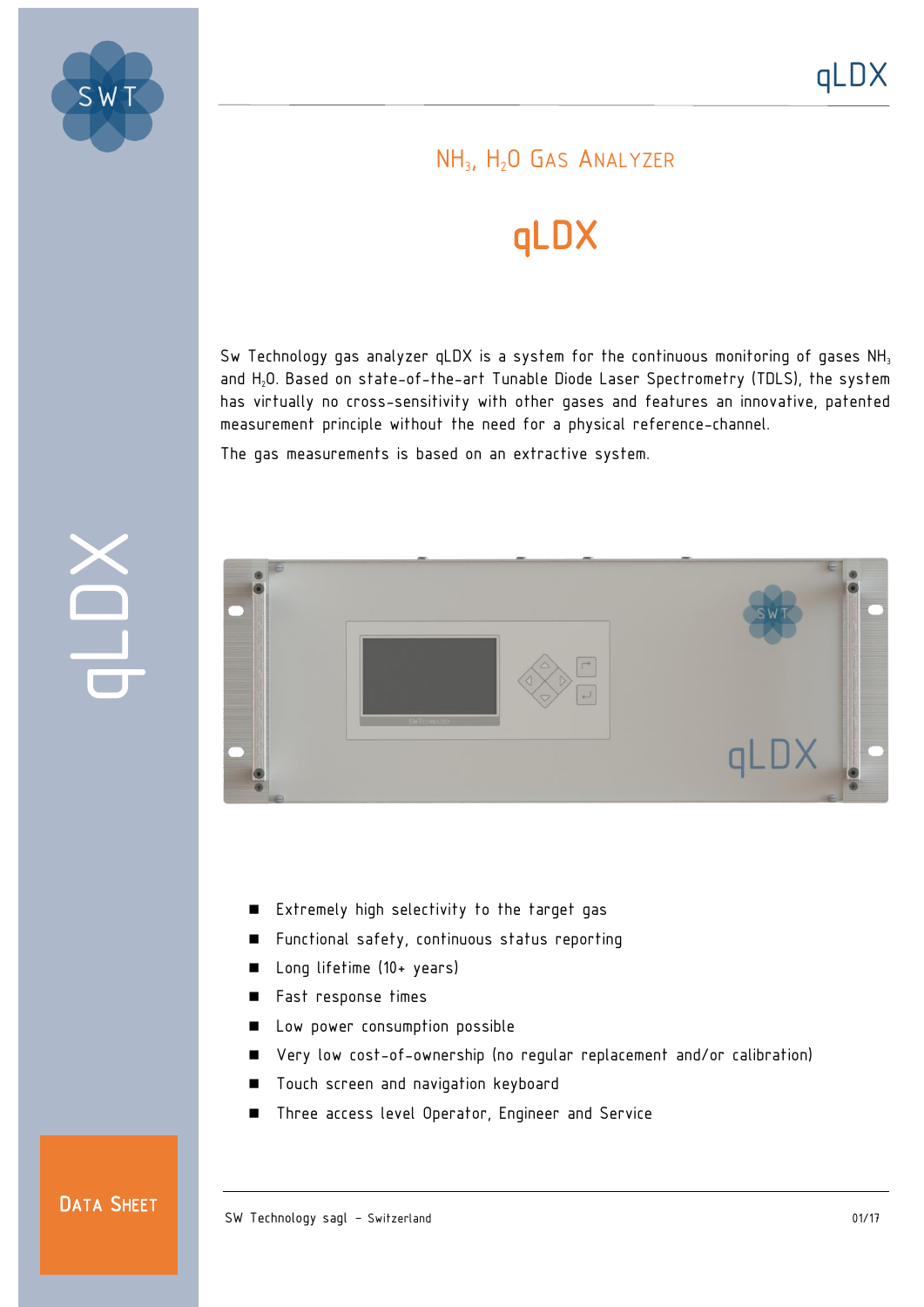

#### **DESCRIPTION**

The qLDX analyzer is a new and innovative gas detector for continuous fast and reliable measurement of NH3 and H2O.

The unit is a standard 19" rack, ready-to-use system for selective detection and monitoring of gases.

Gas measurement is carried our at 190 °C and an external heated line must be used to maintain physical gas characteristics unaltered and preserve laser cell integrity.

Using an extractive system has several advantages versus in-situ solutions in terms of installation and maintenance costs.

#### LASER GAS SENSOR

The sensor is based on a technology called "TDLS" – or Tunable Diode Laser Spectrometry, which has proven its validity in high-end laboratory and process control applications. It uses a laser to scan the specific absorption lines of a target gas with an extremely high resolution, which enables a precise measurement of the gas concentration with a very high selectivity.

#### I/O INTERFACE

The unit is equipped with latest technology electronics. Two analog output with 12 bits resolution are supplied for the NH3 and H2O concentration.

Up to 8 free voltage contact relays provide state and calibration valve control.

Up to 8 digital inputs are available as control signals for controlling calibration cycles.



Terminal Blocks

#### **CALIBRATION**

The Zero and Span calibration cycles can be performed in several different ways:

- on time basis by using internal RTC
- $\blacksquare$  by means of dedicated digital input signal
- $\blacksquare$  directly through the front panel display
- **n** through the communication port

#### FRONT PANEL

The front panel of the qLDX is equipped with a graphical color touch screen display and a navigation membrane keyboard.

Both display and keyboard are water-proof.

Available screens are browsed quickly with keys while all setting are done with on screen touch keyboard.

User interface is make even more by using modern style pop-up menus, buttons and other controls.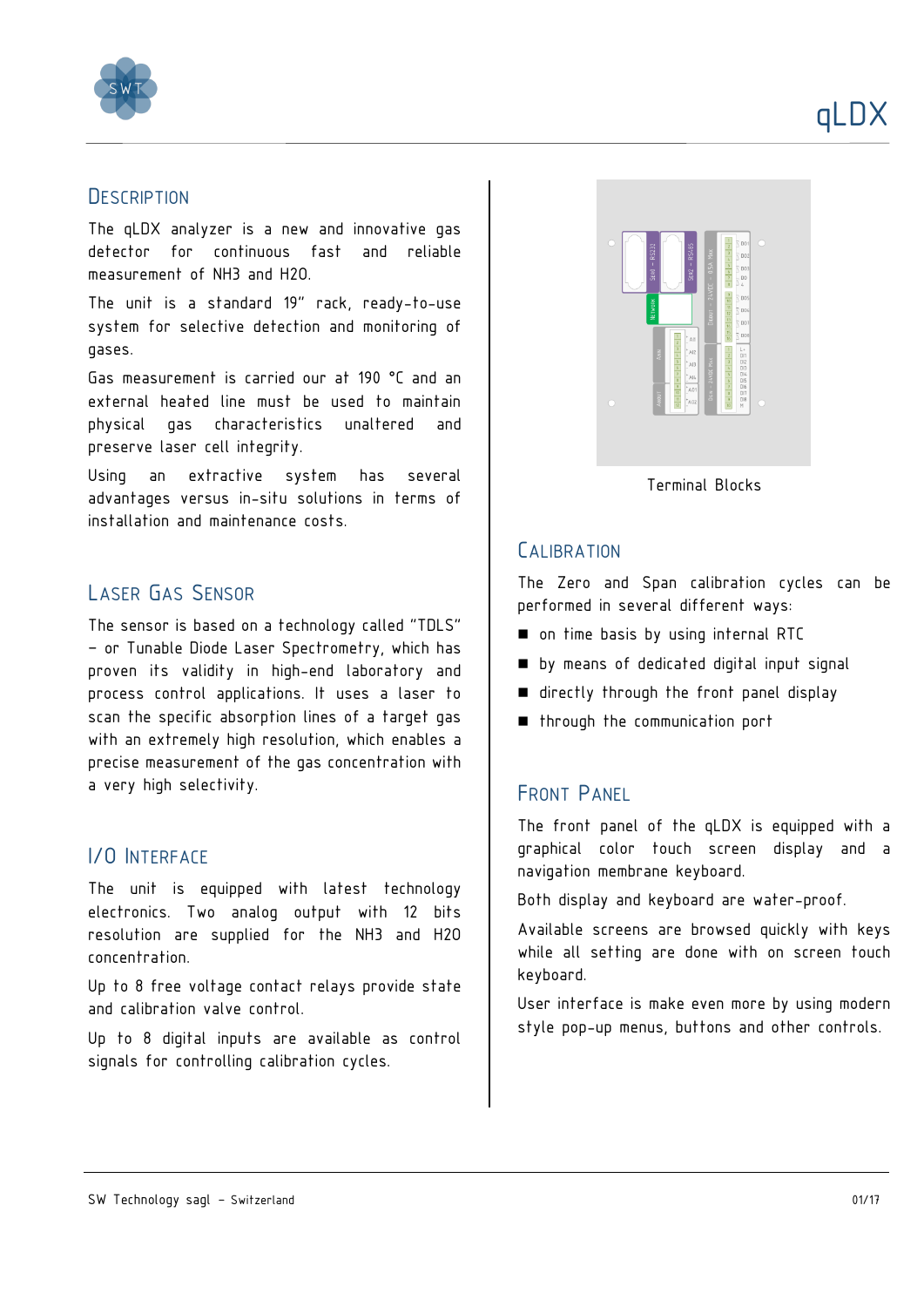



#### BACK PANEL

The back panel provides power supply socket, gas inlet and outlet fittings, I/O signals and communications sockets as well.

All sockets signal are clearly marked with proper tags in order to make the avoid connection errors.

Furthermore all I/O signals uses different size sockets that makes impossible to plug the socket in the wrong position. This prevents damages of the instrument due to the bad fitting of terminal block.

#### AUTO DIAGNOSTICS

The qLDX uses a continuous diagnostic algorithm to check the integrity of the laser cell hence the gas measurement.

An output relay indicates the measurement quality state.



#### **COMMUNICATION**

The qLDX have two serial lines and a 10/100 standard Ethernet socket.

- Ser0 is the RS232 console port for system administration, firmware update and so on.
- Ser2 is a 2 wire RS485 for MMI data exchange with ModBus RTU protocol.
- Network port has built in ModBus RTU over Ethernet.